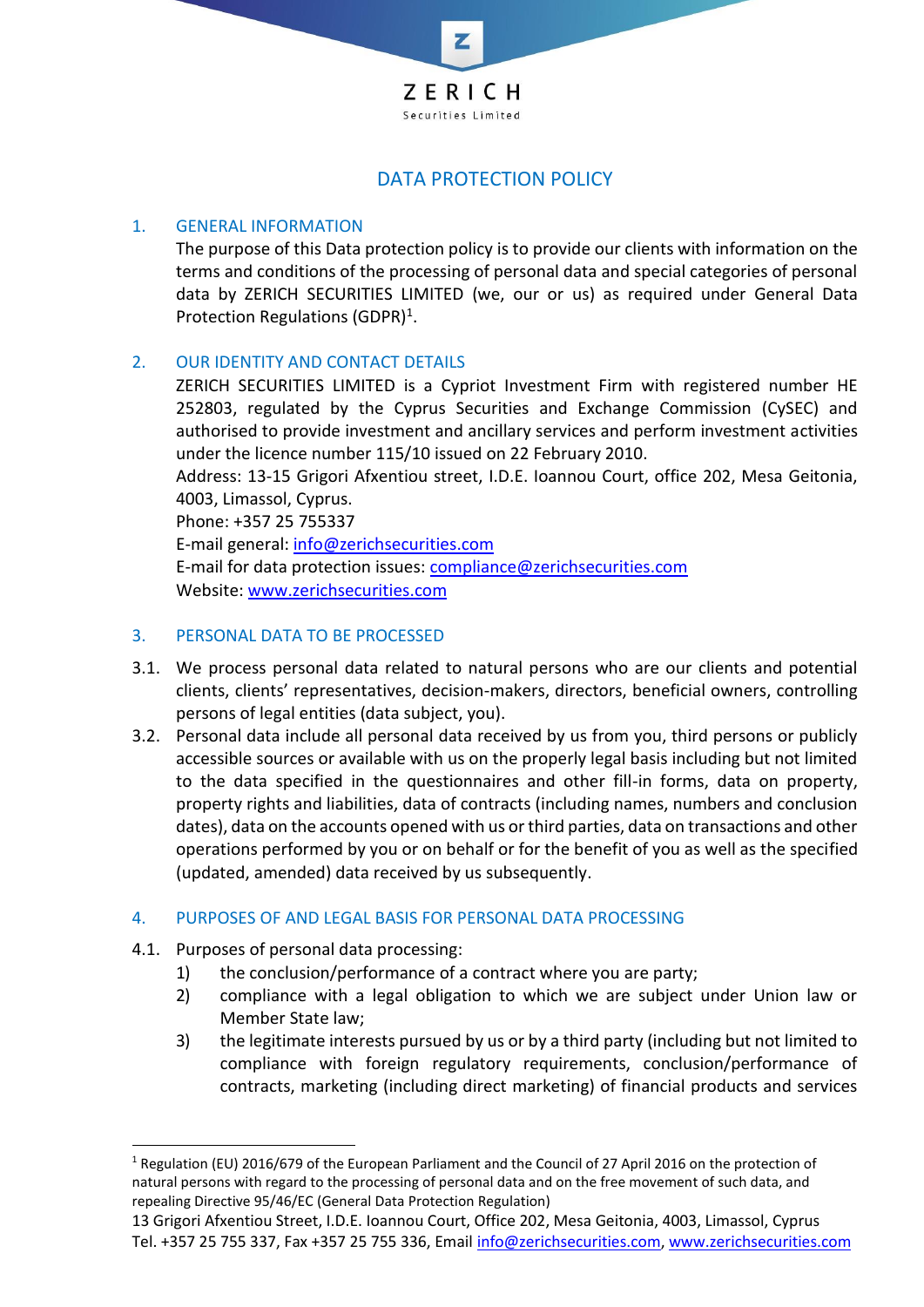

and products and services associated with them (trading platforms, market data services, etc.), security, the establishment, exercise or defence of legal claims). We are entitled to process personal data for the purposes other than specified herein with your prior notification.

- 4.2. Legal basis for the processing:
	- 1) Regulation (EU) 2016/679 of the European Parliament and the Council of 27 April 2016 on the protection of natural persons with regard to the processing of personal data and on the free movement of such data, and repealing Directive 95/46/EC (General Data Protection Regulation);
	- 2) processing is necessary for the performance of a contract to which you are party or in order to take steps at the request of you prior to entering into a contract;
	- 3) processing is necessary for compliance with a legal obligation to which we are subject under Union law or Member State law;
	- 4) processing is necessary for the purposes of the legitimate interests pursued by us or by a third party;
	- 5) you have given consent to the processing of your personal data for one or more specific purposes.
- 4.3. The purposes of and legal basis for the processing of personal data are detailed in the Annex 1 hereto.

Please pay attention to the following rights you are entitled where your personal data is processed for the purpose and on legal basis of the legitimate interests pursued by the controller or by a third party:

1) Right to receive additional information.

To rely on legitimate interests as a lawful basis for processing we must carry a balancing test to ensure that these legitimate interest are not are overridden by your interests or fundamental rights and freedoms which require protection of personal data. Information from the balancing test can be provided by us on your request.

2) Right to object.

Where the data processing is based on the legitimate interests pursued by us or by a third party you are entitled to object to such processing.

Especially note that you entitled to object against processing for the purpose of direct marketing and in case of such objection we shall terminate processing for such purpose unconditionally.

For more information about right to object refer to the Section "Right to object (Article 21 of GDPR).

### 5. PROCESSING OPERATIONS AND MEANS

Collection, recording, organization, structuring, storage, adaptation or alteration, retrieval, consultation, use, disclosure by transmission, dissemination or otherwise making available, alignment or combination, restriction, erasure, destruction or any other operations consisted with the purposes and principles of data processing.

Personal data may be processed by automated means or not by automated means.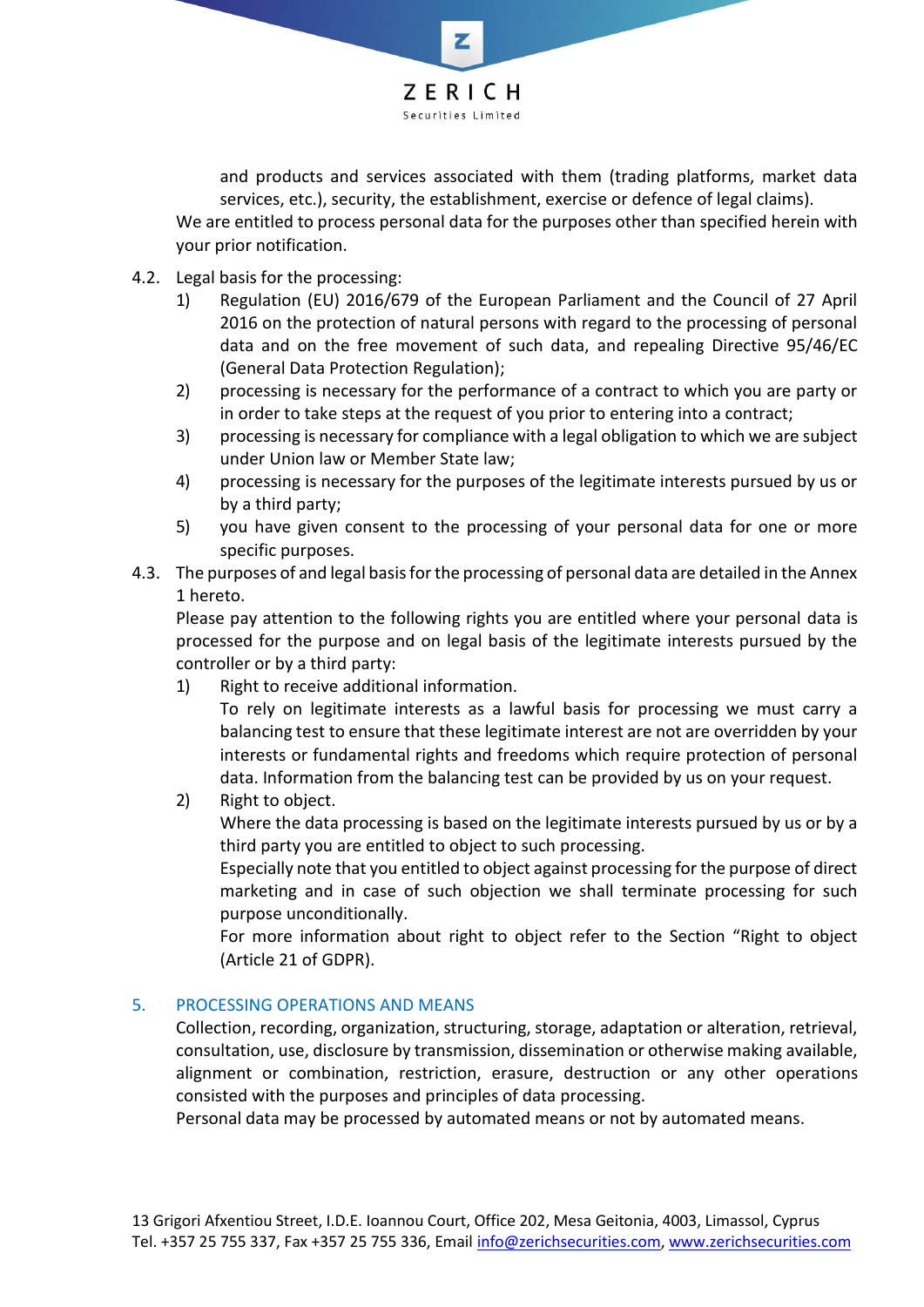

### 6. CATEGORIES OF RECIPIENTS OF PERSONAL DATA

- 6.1. The following categories of persons are possible recipients of personal data: third persons involved in the client's servicing such as brokers, custodians, depositaries, banks, trading venues including third country trading venues, software and market data providers, EU and third counties competent authorities, any person authorised to audit or conduct a similar control of us or third persons involved in the client's servicing with location in both EU and non-EU countries.
- 6.2. The most of non-EU counties are not recognised by European Commission as countries ensuring an adequate level of personal data protection by adoption the relevant decision (hereinafter referred as an adequacy decision). Under GDPR, personal data to such countries may be transferred under condition that appropriate safeguards are provided or in the absence of such safeguards under conditions specified in Article 49 of GDPR.
- 6.3. We may transfer personal data to third countries with or without appropriate safeguards.
- 6.4. The appropriate safeguards referred to in clause 6.3 be provided for, without requiring any specific authorisation from a supervisory authority, by:
	- 1) a legally binding and enforceable instrument between public authorities or bodies;
	- 2) binding corporate rules in accordance with Article 47 of GDPR;
	- 3) standard data protection clauses adopted by the Commission in accordance with the examination procedure referred to in Article 93(2) of GDPR;
	- 4) standard data protection clauses adopted by a supervisory authority and approved by the Commission pursuant to the examination procedure referred to in Article 93(2) of GDPR;
	- 5) an approved code of conduct pursuant to Article 40 of GDPR together with binding and enforceable commitments of the controller or processor in the third country to apply the appropriate safeguards, including as regards your rights; or
	- 6) an approved certification mechanism pursuant to Article 42 of GDPR together with binding and enforceable commitments of the controller or processor in the third country to apply the appropriate safeguards, including as regards your rights.
- 6.5. Please pay attention to the risks associated with the transfer of personal data to third countries in the absence of adequacy decision and appropriate safeguards: in cases of transfer of personal data shall not be subject to proper protection such transfer involves different risks including but not limited to risks of unavailability or limited availability of control for use of personal data, unauthorised access to the personal data, its unauthorised or inappropriate use including fraud, unavailability or limited availability for the protection in case of personal data breach.

### 7. DATA SUBJECT RIGHTS

- 7.1. Please note that you are entitled to the rights specified herein only in the scope of GDPR. Rules applicable to personal data processing in third countries may significantly differ and the person may not be entitled to rights equivalent to those established by GDPR or such rights may be limited.
	- 1) Right to withdraw a consent for the data processing.
		- Where the personal data processing is based on data subject consent the data subject shall have the right to withdraw his or her consent at any time. The withdrawal of consent shall not affect the lawfulness of processing based on consent before its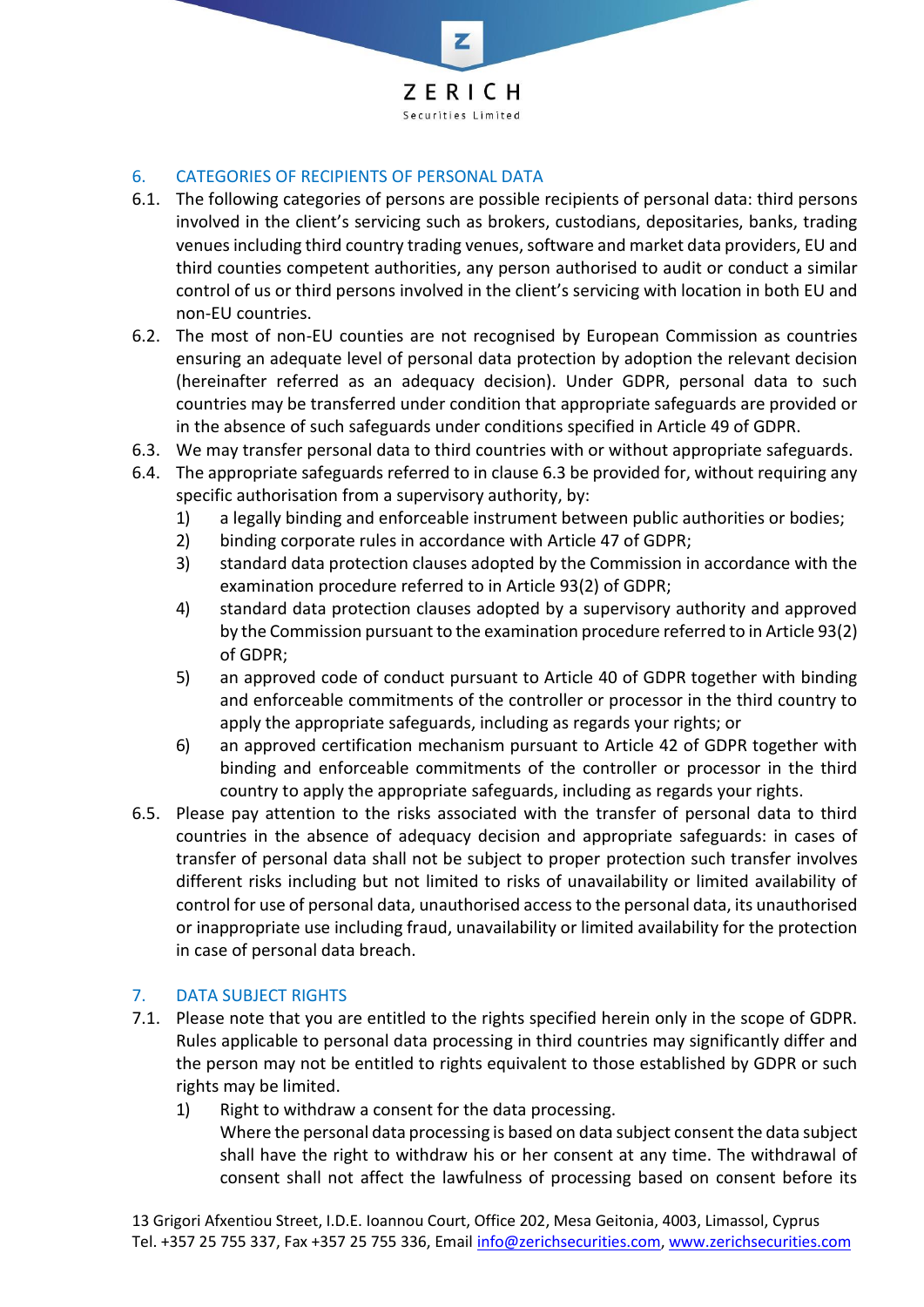

withdrawal. Regarding relations between you and us such right may be executed by sending a duly singed notice in writing to us by fax, post or by delivery such notice in person. A natural person whose e-mail address was provided to us via filing the relevant Questionnaire form it may also execute the aforementioned right by sending a duly signed soft copy of the relevant notice by e-mail from e-mail specified in the last Questionnaire provided to us. Such right may be executed within 5 years from the end of our relationship with the relevant natural person.

2) Right of access.

You shall have the right to obtain from us confirmation as to whether or not personal data concerning you are being processed, and, where that is the case, access to the personal data, a copy of the personal data undergoing processing and the information concerning processing of your personal data. Where you make the request by electronic means, and unless otherwise requested, the information shall be provided in a commonly used electronic form.

3) Right to rectification.

The data subject shall have the right to obtain from the controller without undue delay the rectification of inaccurate personal data concerning him or her. Taking into account the purposes of the processing, the data subject shall have the right to have incomplete personal data completed, including by means of providing a supplementary statement.

4) Right to erasure ('right to be forgotten')

You shall have the right to obtain from us the erasure of personal data concerning you without undue delay and we shall have the obligation to erase personal data without undue delay under conditions as specified in Article 17 of GDPR. Please note that this right shall not be effective to the extent that processing is necessary for the purposes stipulated in Article 17 of GDPR in particular, for compliance with a legal obligation which requires processing by Union or Member State law to which the controller is subject.

## 5) Right to restriction of processing

You shall have the right to obtain from us restriction of processing where one of the following applies:

- a) the accuracy of your personal data is contested by you, for a period enabling us to verify the accuracy of the personal data;
- b) the processing is unlawful and you oppose the erasure of the personal data and request the restriction of their use instead;
- c) we no longer need the personal data for the purposes of the processing, but we are required by you for the establishment, exercise or defence of legal claims;
- d) you have objected to processing pursuant to Article 21(1) of GDPR pending the verification whether the legitimate grounds of us override those of you.

Where processing has been restricted under Article 18 of GDPR, such personal data shall, with the exception of storage, only be processed with your consent or for the establishment, exercise or defence of legal claims or for the protection of the rights of another natural or legal person or for reasons of important public interest of the Union or of a Member State.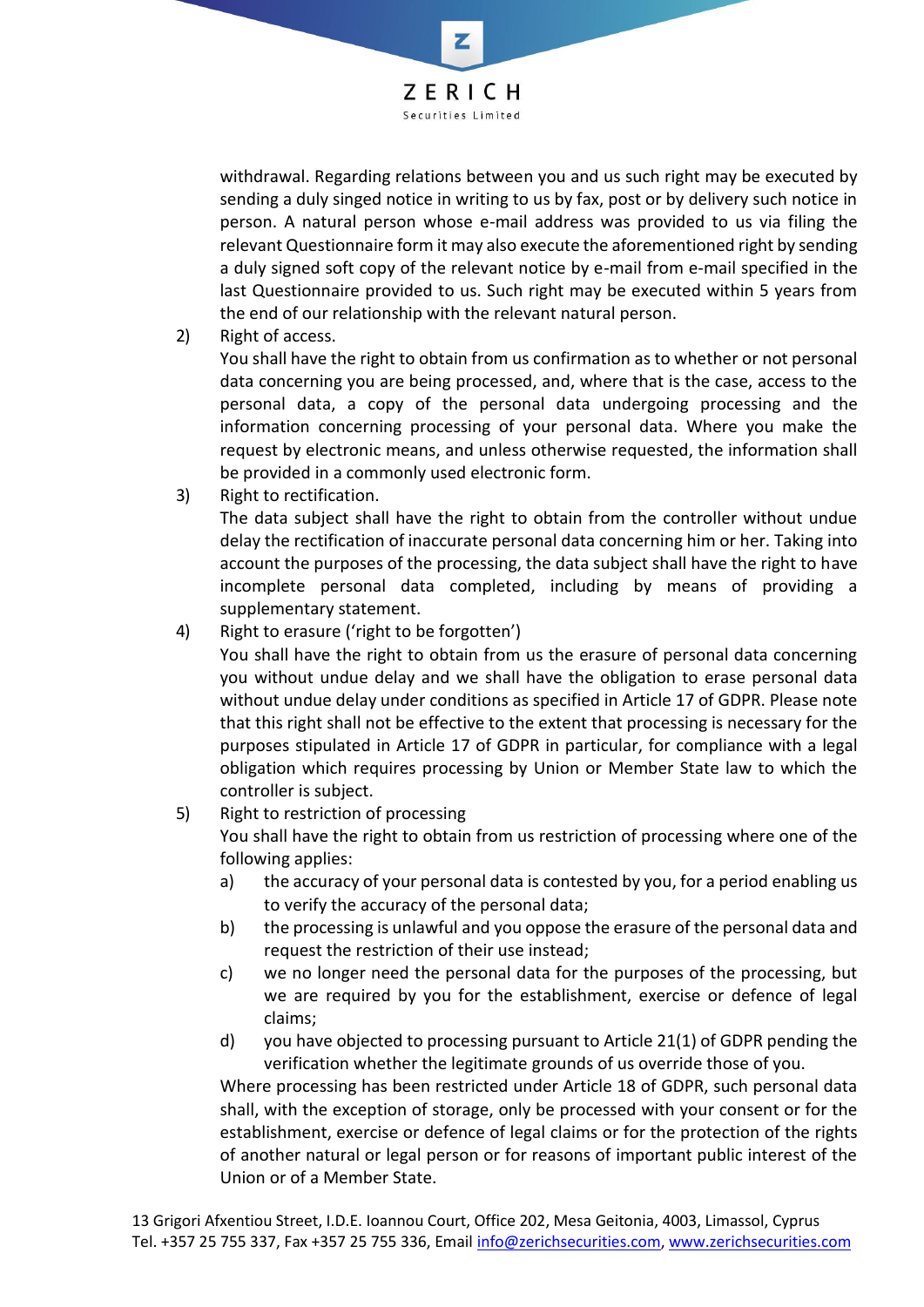

6) Right to data portability.

You shall have the right to receive the personal data concerning you, which you have provided to us, in a structured, commonly used and machine-readable format and have the right to transmit those data to another controller without hindrance from the controller to which the personal data have been provided, where:

- a) the processing is based on consent pursuant to point (a) of Article 6(1) of GDPR or on a contract pursuant to point (b) of Article 6(1) of GDPR; and
- b) the processing is carried out by automated means.
- 7) Right to object.

You shall have the right to object, on grounds relating to your particular situation, at any time to processing of personal data concerning you which is based on point (f) of Article 6(1) of GDPR we shall no longer process your personal data unless we demonstrate compelling legitimate grounds for the processing which override the interests, rights and freedoms of you or for the establishment, exercise or defence of legal claims.

Where personal data are processed for direct marketing purposes, you shall have the right to object at any time to processing of personal data concerning you for such marketing, which includes profiling to the extent that it is related to such direct marketing.

Where you object to processing for direct marketing purposes, your personal data shall no longer be processed for such purposes.

Please pay attention that when you object against processing for the purpose of direct marketing we shall terminate processing for such purpose unconditionally unlike data processing for other legitimate interests where we may continue further processing provided that we have demonstrated compelling legitimate grounds.

8) Right to lodge a complaint with a supervisory authority

Without prejudice to any other administrative or judicial remedy, every data subject shall have the right to lodge a complaint with a supervisory authority, in particular in the Member State of his or her habitual residence, place of work or place of the alleged infringement if the data subject considers that the processing of personal data relating to him or her infringes GDPR.

### 8. PERIOD FOR WHICH THE PERSONAL DATA WILL BE STORED

- 8.1. We retain the personal data processed for as long as is considered necessary for the purpose for which it is processed (including as required by applicable law or regulation).
- 8.2. Considering the general limitation period stipulated by laws of Cyprus and in the absence of specific regulatory or contractual requirements our baseline retention period for the personal data is 10 years. Where the same personal data is processed for different purposes the storage period is determined by the purpose for which a longer period is necessary. Taking into account "storage limitation" principle stipulated by Article 5 of GDPR and specific circumstances related to the personal data we may retain the personal data for the period less than the baseline retention period.
- 8.3. Below you will find main requirements concerning retention of personal data relating to our processing operations:
	- 1) EU and Cyprus laws regarding the provision of investment services 5 years;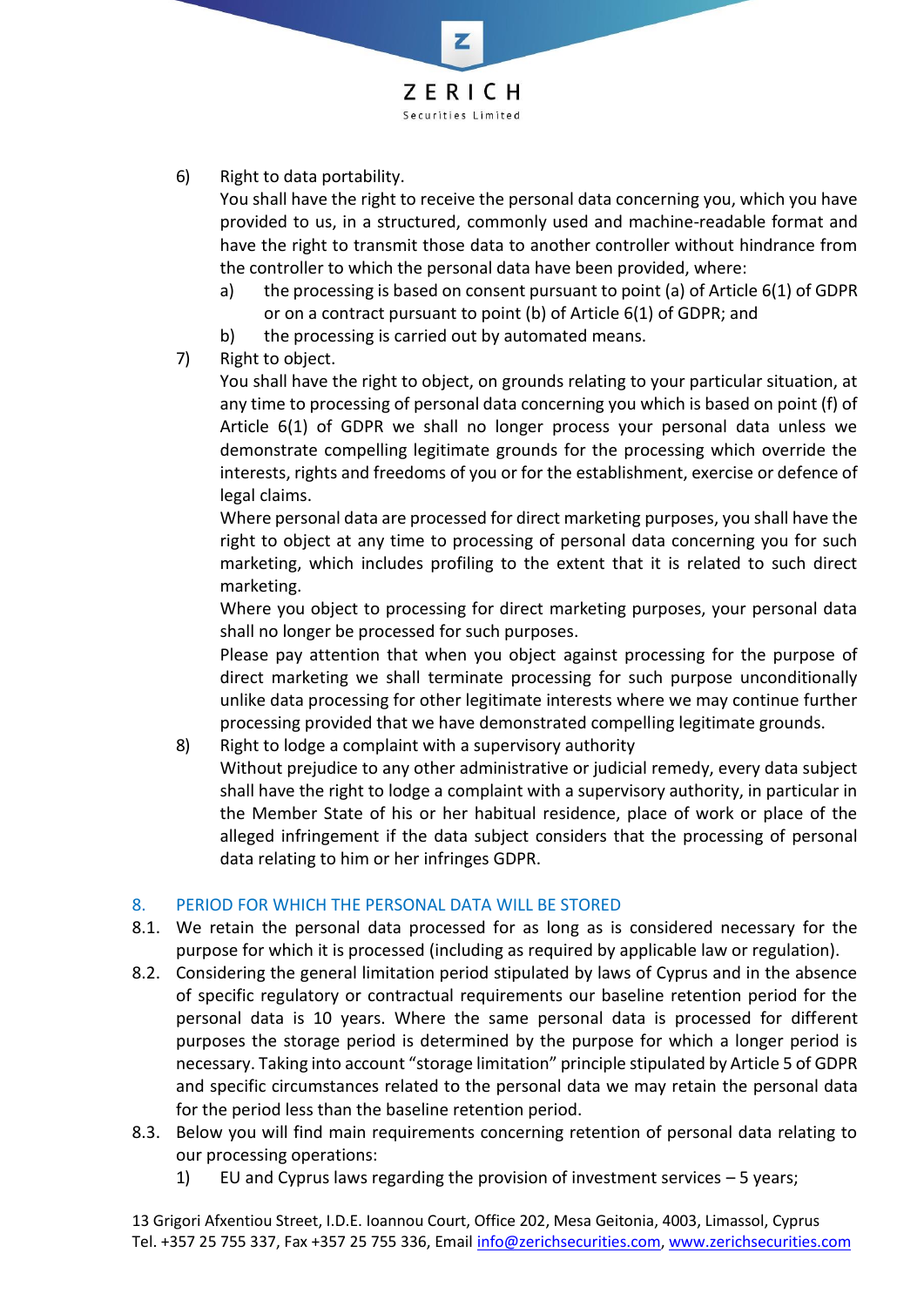

- 2) Prevention of money laundering and financing terrorism legislation 5 years since the end of the Controller's relationship with the client or since the carrying out of the last transaction;
- 3) FATCA 6 years starting from the end of the year when FATCA status of the client is identified;
- 4) CRS 6 years from the moment of identification of the country, where the client or its controlling persons are tax residents.
- 8.4. You must ensure that when personal data is no longer needed for specified purposes, it is deleted or anonymised. Personal data kept in electronic format shall be deleted. Personal data kept in paper or other hard copy formats shall be shredded or otherwise destroyed.
- 9. INFORMATION ON WHETHER THE PROVISION OF PERSONAL DATA IS A STATUTORY OR CONTRACTUAL REQUIREMENT, OR A REQUIREMENT NECESSARY TO ENTER INTO A CONTRACT, AS WELL AS WHETHER THE DATA SUBJECT IS OBLIGED TO PROVIDE THE PERSONAL DATA AND OF THE POSSIBLE CONSEQUENCES OF FAILURE TO PROVIDE SUCH DATA

Most of personal data is provided in by filing Questionnaires form and the content of the information required for different purposes coincides.

For example, name of the client is required both for compliance with AML legislation and conclusion/performance of the contract. Another example – tax residence of the client which is required for compliance with FATCA, CRS requirements and for the performance of the contract to ensure the receipt of the proper amounts of distributions paid on securities held on the client's account opened with us.

So as it follows from the examples in many cases the same data is provided under statutory requirements, contractual requirements and requirements necessary to enter into a contract.

The possible consequence of failure to provide such data is our refusal to conclude the agreement with you/termination of the agreement concluded with you.

If you have any query concerning requirements for provision of specific data please contact us using contact details provided herein.

### 10. CHANGE OF TERMS AND CONDITIONS OF DATA PROCESSING

The terms and conditions of data processing may be changed by us unilaterally by posting the new version of the Data Protection Notice on our official website [www.zerichsecurities.com.](http://www.zerichsecurities.com/)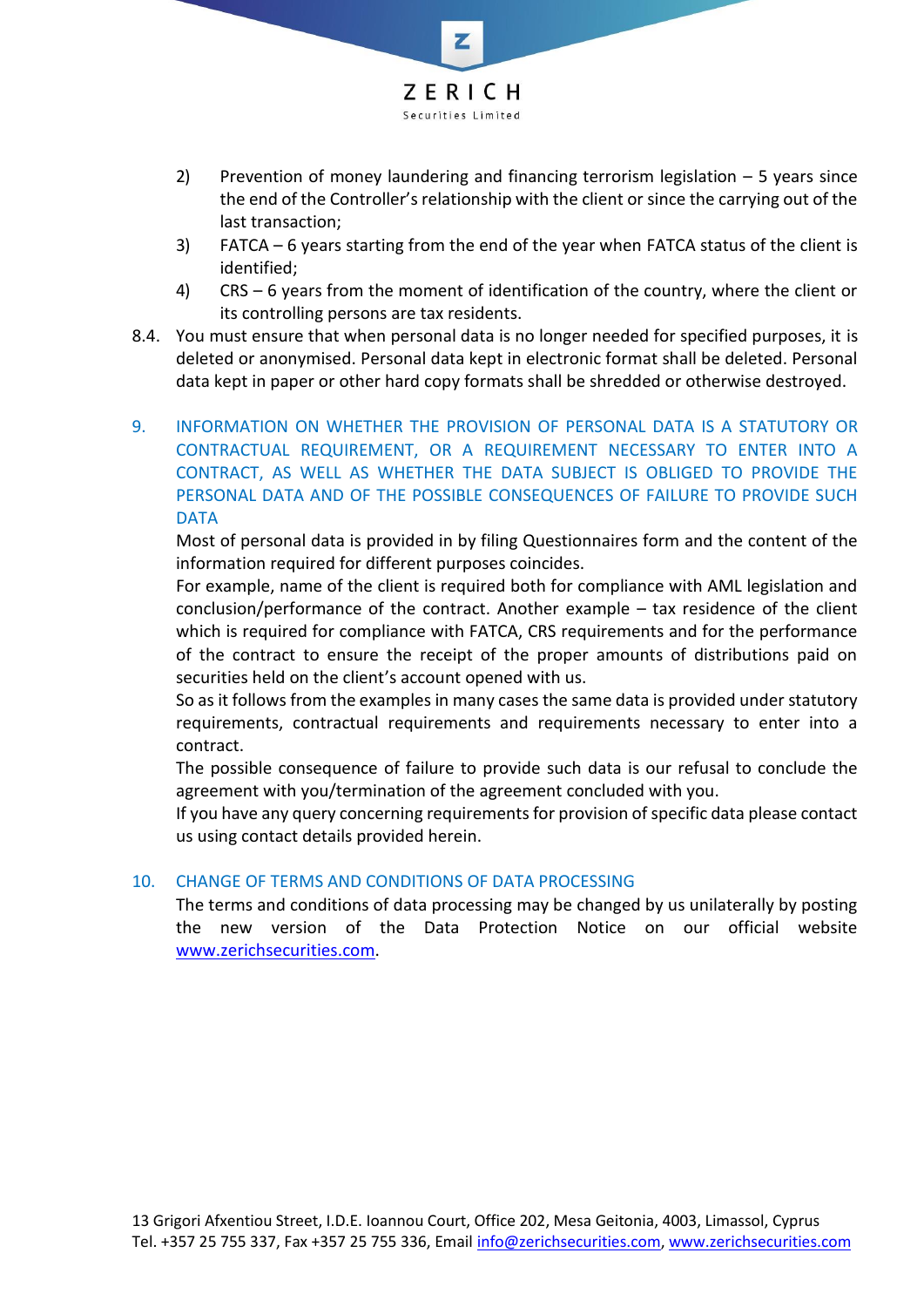

Annex 1 to the Data Protection Notice

Purposes of and legal basis for personal data processing of clients (in details)

| No             | Personal data/Specific operation                                                                                                                                                                                                                                                                                                                                                                                                                                       | Purpose                                                                                                                                                                                                                                                                                                                                                                                                                                                                                                                                                                                                                                                              | Legal basis (in accordance with Article 6 of<br>GDPR)                                                                                                                                                |
|----------------|------------------------------------------------------------------------------------------------------------------------------------------------------------------------------------------------------------------------------------------------------------------------------------------------------------------------------------------------------------------------------------------------------------------------------------------------------------------------|----------------------------------------------------------------------------------------------------------------------------------------------------------------------------------------------------------------------------------------------------------------------------------------------------------------------------------------------------------------------------------------------------------------------------------------------------------------------------------------------------------------------------------------------------------------------------------------------------------------------------------------------------------------------|------------------------------------------------------------------------------------------------------------------------------------------------------------------------------------------------------|
| $\mathbf{1}$   | specified<br>the<br>in<br>Data<br>as<br>Questionnaire form and Form W-<br>8BEN, data obtained as a result of<br>the conclusion and performance of<br>the Agreement for provision of<br>investment and ancillary services<br>concluded with the Controller and<br>other agreements and contracts<br>associated with conclusion and<br>performance of the Agreement<br>data on details of the contract,<br>transactions and other operations<br>made via the Controller. | Conclusion/performance of a contract where the<br>Subject is party (Agreement for provision of<br>investment and ancillary services concluded between<br>the Subject and the Controller and other agreements<br>and contracts associated with conclusion and<br>performance of the Agreement).                                                                                                                                                                                                                                                                                                                                                                       | Processing is necessary for the performance of<br>a contract to which the data subject is party or<br>in order to take steps at the request of the data<br>subject prior to entering into a contract |
| $\overline{2}$ | Personal data as required under the<br>relevant Union law or Member<br>State law to which the Controller is<br>subject.                                                                                                                                                                                                                                                                                                                                                | Compliance with a legal obligation to which the<br>Controller is subject under Union law or Member State<br>law (Prevention of money laundering and financing<br>terrorism legislation; MIFID II, MIFIR, Law 87(I)/2017<br>regarding the provision of investment services, the<br>exercise of investment activities and the operation of<br>regulated markets and other Union and Member State<br>laws regulating provision of investment services, the<br>exercise of investment activities and the operation of<br>regulated markets, Market Abuse legislation, FATCA<br>and CRS as implemented in Cyprus and Union or<br>Member State laws as may be applicable). | Processing is necessary for compliance with a<br>legal obligation to which the controller is subject<br>under Union law or Member State law.                                                         |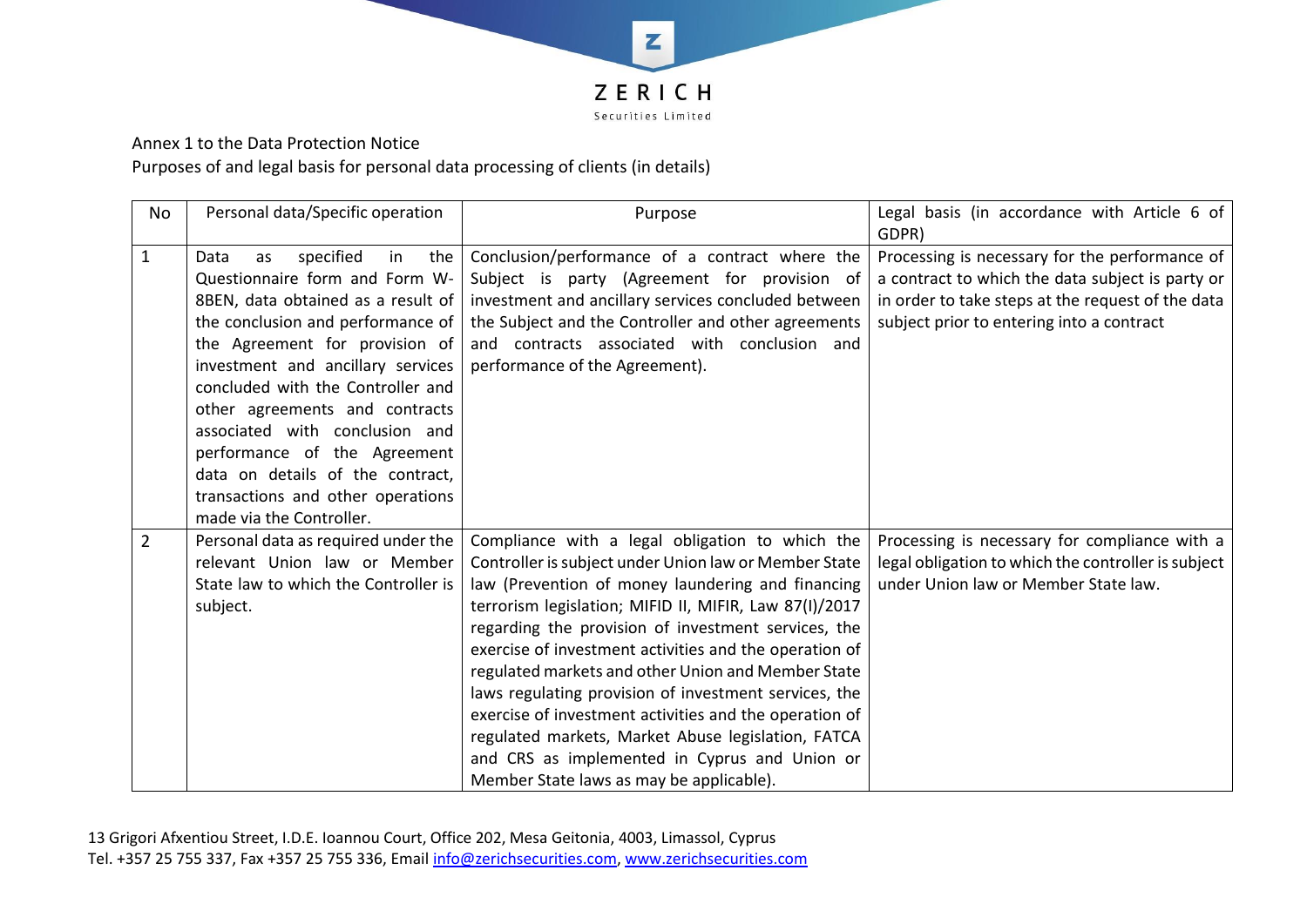

| 3.1 | Personal data as required under<br>applicable<br>foreign<br>regulatory<br>requirements/contracts<br>or<br>as<br>nature of the relevant legal claim<br>may require. | Legitimate interests of the Controller or a third party<br>involved in the provision of services to the client<br>(intermediate broker, depositary, custodian, bank) to<br>comply with the foreign regulatory requirements (in<br>particular, laws of the United States of America and<br>Russian Federation concerning taxation of income<br>paid or credited to client's the account, FATCA - US<br>law which has extraterritorial application and where it<br>is applied in the third country to the extent admitted<br>in that third country).                                                                        | Processing is necessary for the purposes of the<br>legitimate interests pursued by the controller or<br>by a third party. The legitimate interests are<br>identified in the second column of this table. |
|-----|--------------------------------------------------------------------------------------------------------------------------------------------------------------------|---------------------------------------------------------------------------------------------------------------------------------------------------------------------------------------------------------------------------------------------------------------------------------------------------------------------------------------------------------------------------------------------------------------------------------------------------------------------------------------------------------------------------------------------------------------------------------------------------------------------------|----------------------------------------------------------------------------------------------------------------------------------------------------------------------------------------------------------|
|     |                                                                                                                                                                    | Legitimate interests of the Controller to comply with<br>tax laws of the United States of America.<br>Legitimate interests of the Controller and or a third<br>party to conclude and perform the contracts<br>associated with provision of the Controller investment<br>and ancillary services.<br>The aforementioned shall not include cases where<br>procession of personal data under the relevant<br>regulatory requirements/contracts are required for<br>the purpose of conclusion/performance a contract<br>with the Client and consequently such processing falls<br>under legal basis specified in item 2 above. |                                                                                                                                                                                                          |
|     |                                                                                                                                                                    | Legitimate interests of the Controller and third parties<br>associated with the establishment, exercise or<br>defence of legal claims (potential legal claims) arisen<br>out of or in connection with provision of services by<br>the Controller.                                                                                                                                                                                                                                                                                                                                                                         |                                                                                                                                                                                                          |
| 3.2 | Contact details.                                                                                                                                                   | Marketing (including direct marketing) of financial<br>products and services and products and services<br>associated with them (trading platforms, market data<br>services, etc.)                                                                                                                                                                                                                                                                                                                                                                                                                                         | Processing is necessary for the purposes of the<br>legitimate interests pursued by the controller or<br>by a third party. The legitimate interests are<br>identified in the second column of this table. |

13 Grigori Afxentiou Street, I.D.E. Ioannou Court, Office 202, Mesa Geitonia, 4003, Limassol, Cyprus Tel. +357 25 755 337, Fax +357 25 755 336, Email [info@zerichsecurities.com,](mailto:info@zerichsecurities.com) [www.zerichsecurities.com](http://www.zerichsecurities.com/)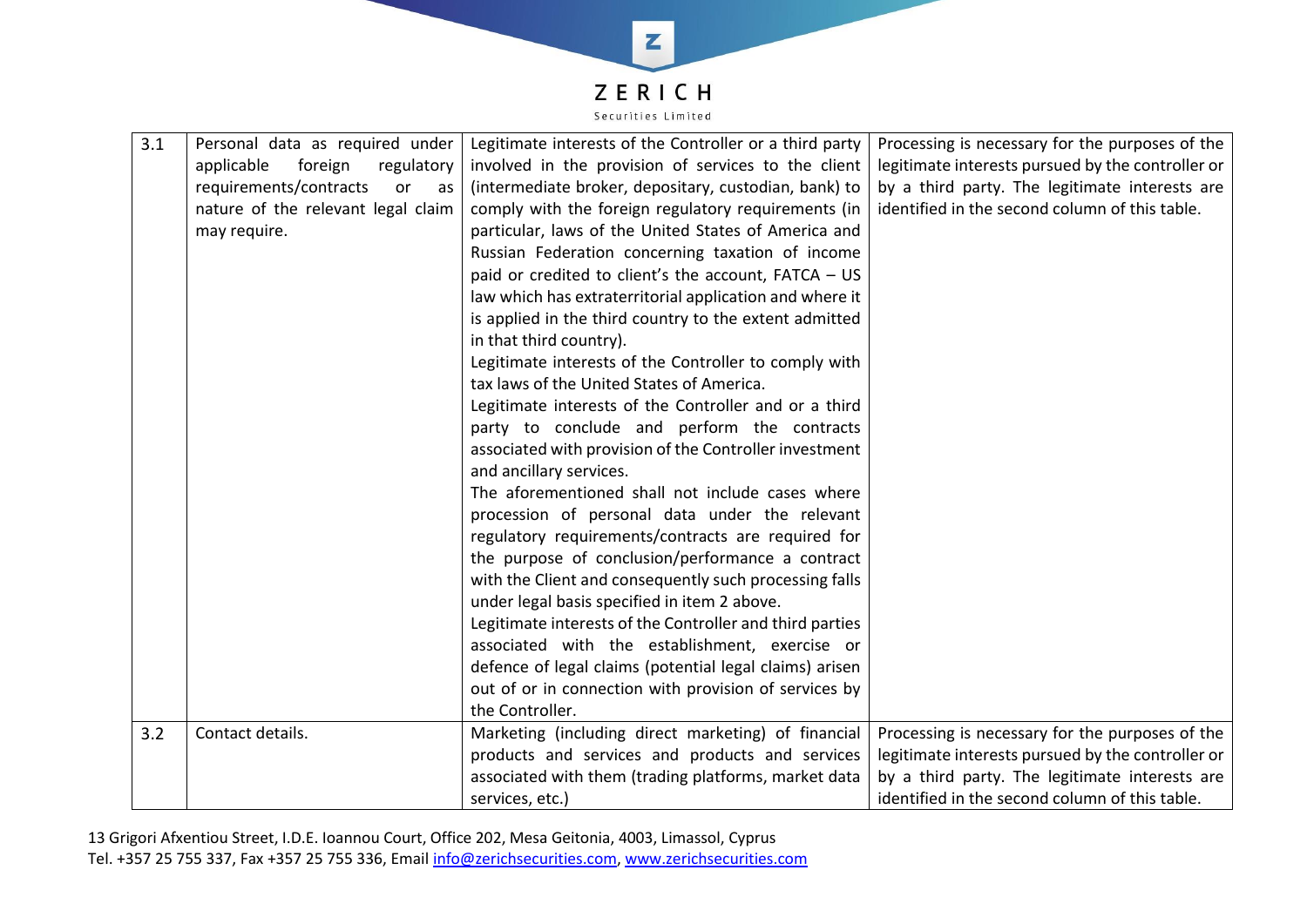

| 4 | Transfer of the Client's personal | Provision of FATCA compliance by the Company's and  | The data subject has given consent to the          |
|---|-----------------------------------|-----------------------------------------------------|----------------------------------------------------|
|   | data to the third countries which | any person that has control, receipt, or custody of | processing of his or her personal data for one or  |
|   | are not recognized by the         | income or that can disburse or make payments of     | more specific purposes.                            |
|   | <b>European Commission as</b>     | income (where FATCA applied out of scope of FATCA   | This legal basis shall not be applicable where the |
|   | countries ensuring adequate       | Intergovernmental Agreement between Cyprus and      | transfer is necessary for the performance of a     |
|   | level of personal data protection | USA)                                                | contract between the data subject and the          |
|   | by adoption a relevant decision   |                                                     | Company or the implementation of pre-              |
|   | for purpose specified in the      |                                                     | contractual measures taken at the data             |
|   | second column of this table.      |                                                     | subject's request or for the conclusion or         |
|   | Personal data to be transferred:  |                                                     | performance of a contract concluded in the         |
|   | personal data as required to      |                                                     | interest of the data subject between the           |
|   | provide compliance with FATCA     |                                                     | Company and another natural or legal person        |
|   | (including but not limited to     |                                                     | (e.g. provision of information by the Company      |
|   | name, citizenship, address, tax   |                                                     | to the custodian/depositary where the Client's     |
|   | residence, place and date of      |                                                     | financial instruments are held or intended to be   |
|   | birth, taxpayer identification    |                                                     | held). In such cases personal data could be        |
|   | number, information regarding     |                                                     | transferred irrespective of the Client's consent.  |
|   | account(s) opened with the        |                                                     | be applicable where the transfer is necessary for  |
|   | Company, account(s) balance,      |                                                     | the performance of a contract between the data     |
|   | income paid or credited to the    |                                                     | subject<br>Company<br>and<br>the<br>or<br>the      |
|   | account(s) with the Company       |                                                     | implementation of pre-contractual measures         |
|   | and gross proceed from sale or    |                                                     | taken at the data subject's request or for the     |
|   | other distribution of financial   |                                                     | conclusion or performance of a contract            |
|   | assets credited to the account(s) |                                                     | concluded in the interest of the data subject      |
|   | with the Company, taxes           |                                                     | between the Company and another natural or         |
|   | withheld from income paid or      |                                                     | legal person (e.g. provision of information by     |
|   | credited to the account(s) with   |                                                     | the Company to the custodian/depositary            |
|   | the Company). Personal data       |                                                     | where the Client's financial instruments are held  |
|   | may be transferred in whole or    |                                                     | or intended to be held). In such cases personal    |
|   | in part by provision of the Self- |                                                     | data could be transferred irrespective of the      |
|   | Certification form contained      |                                                     | Client's consent.                                  |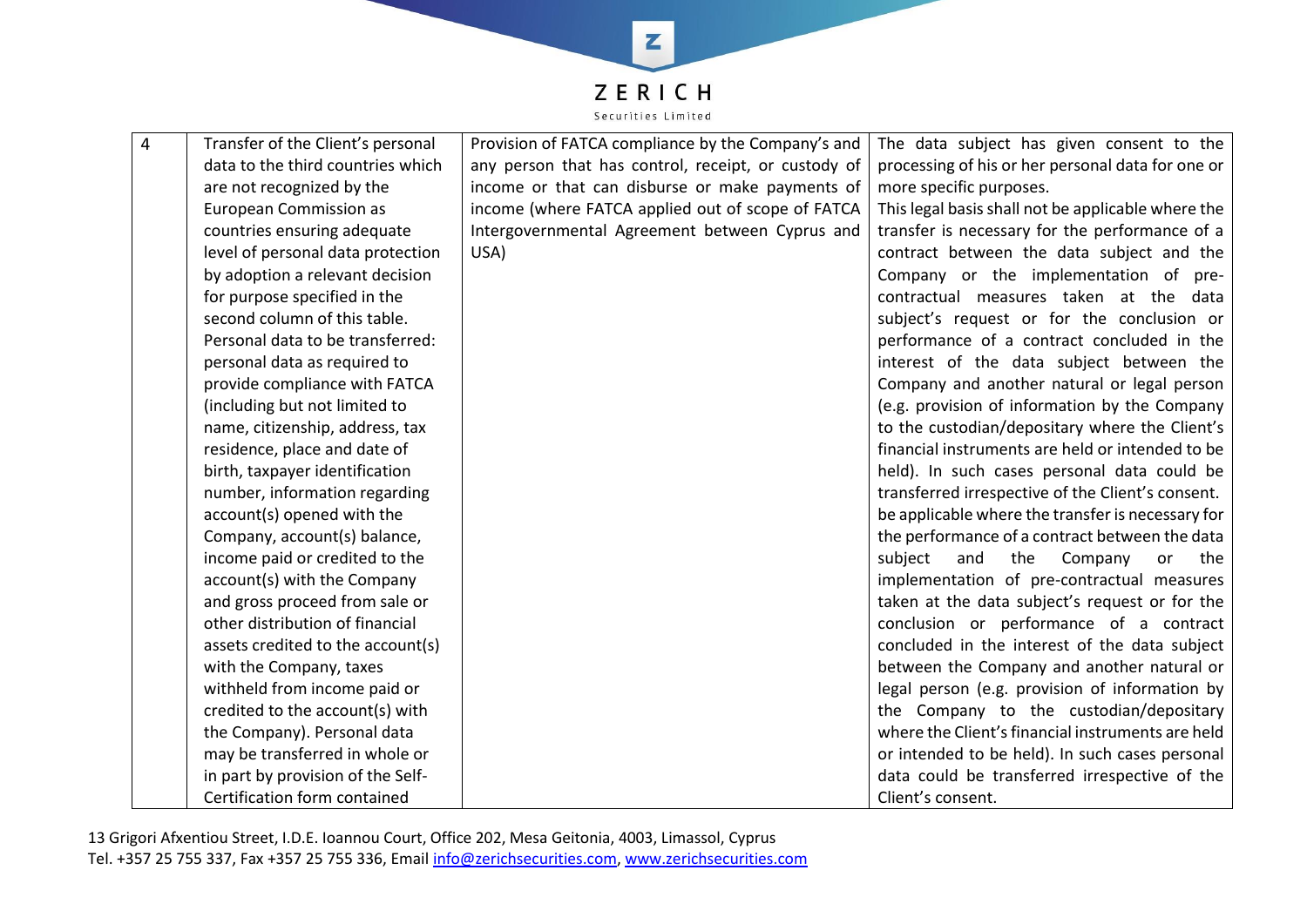

| herein or/and W-8BEN form or  |  |
|-------------------------------|--|
| by submitting reports on Form |  |
| 1042-S.                       |  |

Purposes of and legal basis for personal data processing of directors, decision-makers, beneficial owners and controlling persons of clients which are legal persons and representatives of clients.

| No           | Personal data/Specific operation     | Purpose                                                     | Legal basis (in accordance with Article 6 of        |
|--------------|--------------------------------------|-------------------------------------------------------------|-----------------------------------------------------|
|              |                                      |                                                             | GDPR)                                               |
| $\mathbf{1}$ | Personal data as required under      | Compliance with a legal obligation to which the             | Processing is necessary for compliance with a       |
|              | the relevant Union law or Member     | Controller is subject under Union law or Member State       | legal obligation to which the controller is subject |
|              | State law to which the Controller is | law (Prevention of money laundering and financing           | under Union law or Member State law.                |
|              | subject.                             | terrorism legislation; MIFID II, MIFIR, Law 87(I)/2017      |                                                     |
|              |                                      | regarding the provision of investment services, the         |                                                     |
|              |                                      | exercise of investment activities and the operation of      |                                                     |
|              |                                      | regulated markets and other Union and Member State          |                                                     |
|              |                                      | laws regulating provision of investment services, the       |                                                     |
|              |                                      | exercise of investment activities and the operation of      |                                                     |
|              |                                      | regulated markets, Market Abuse legislation, FATCA          |                                                     |
|              |                                      | and CRS as implemented in Cyprus and Union or               |                                                     |
|              |                                      | Member State laws as may be applicable).                    |                                                     |
| 2.1          | Personal data as required under      | Legitimate interests of the Controller, a client or a third | Processing is necessary for the purposes of the     |
|              | applicable<br>foreign<br>regulatory  | party to conclude and perform the following contracts:      | legitimate interests pursued by the controller or   |
|              | requirements/contracts<br>or<br>as   | Agreement for provision of investment and ancillary         | by a third party. The legitimate interests are      |
|              | nature of the relevant legal claim   | services between the client and the Controller and          | identified in the second column of this table.      |
|              | may require.                         | other agreements and contracts associated with              |                                                     |
|              |                                      | conclusion and performance of the Agreement,                |                                                     |
|              |                                      | Contracts concluded between the Controller and third        |                                                     |
|              |                                      | persons involved in the client's servicing such as          |                                                     |
|              |                                      | brokers, custodians, depositaries, banks, trading           |                                                     |
|              |                                      | venues including third country trading venues,              |                                                     |
|              |                                      | software and market data providers.                         |                                                     |

13 Grigori Afxentiou Street, I.D.E. Ioannou Court, Office 202, Mesa Geitonia, 4003, Limassol, Cyprus Tel. +357 25 755 337, Fax +357 25 755 336, Email [info@zerichsecurities.com,](mailto:info@zerichsecurities.com) [www.zerichsecurities.com](http://www.zerichsecurities.com/)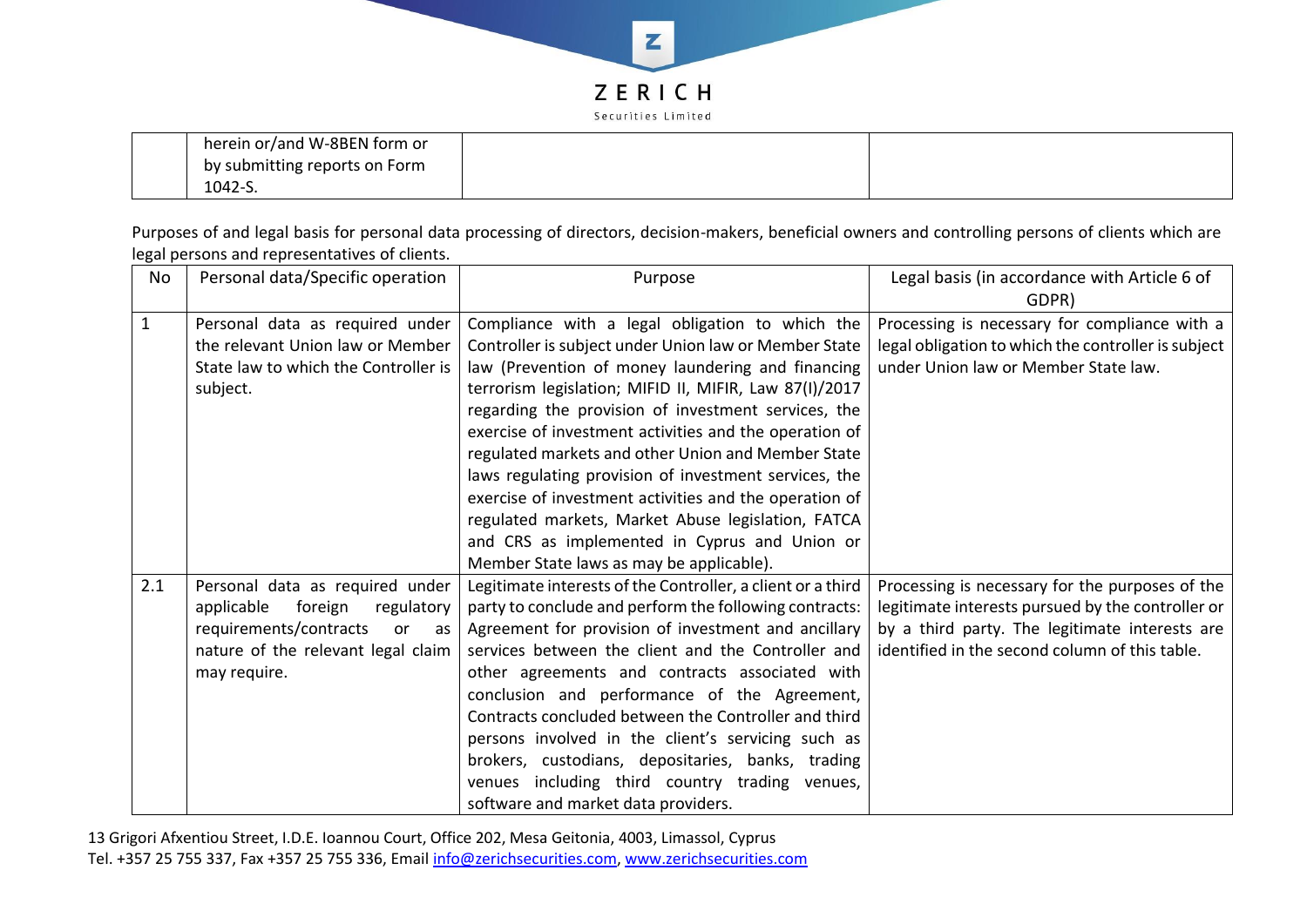

|                |                                                                                                                                                                                                                                                                                                                                                                                                              | Legitimate interests of the Controller or a third party<br>involved in the provision of services to the client<br>(intermediate broker, depositary, custodian, bank) to<br>comply with the foreign regulatory requirements (in<br>particular, laws of the United States of America and<br>Russian Federation concerning taxation of income paid<br>or credited to client's the account, FATCA - US law<br>which has extraterritorial explication and where it is<br>applied in the third country to the extent admitted in<br>that third country).<br>Legitimate interests of the Controller and third parties<br>associated with the establishment, exercise or defence<br>of legal claims (potential legal claims) arisen out of or<br>in connection with provision of services by the<br>Controller. |                                                                                                                                                                                                          |
|----------------|--------------------------------------------------------------------------------------------------------------------------------------------------------------------------------------------------------------------------------------------------------------------------------------------------------------------------------------------------------------------------------------------------------------|---------------------------------------------------------------------------------------------------------------------------------------------------------------------------------------------------------------------------------------------------------------------------------------------------------------------------------------------------------------------------------------------------------------------------------------------------------------------------------------------------------------------------------------------------------------------------------------------------------------------------------------------------------------------------------------------------------------------------------------------------------------------------------------------------------|----------------------------------------------------------------------------------------------------------------------------------------------------------------------------------------------------------|
| 2.2            | Contact details                                                                                                                                                                                                                                                                                                                                                                                              | Marketing (including direct marketing) of financial<br>products and services and products and services<br>associated with them (trading platforms, market data<br>services, etc.)                                                                                                                                                                                                                                                                                                                                                                                                                                                                                                                                                                                                                       | Processing is necessary for the purposes of the<br>legitimate interests pursued by the controller or<br>by a third party. The legitimate interests are<br>identified in the second column of this table. |
| $\overline{3}$ | Transfer of the Client's personal<br>data to the third countries which<br>are not recognized by the<br>Commission<br>European<br>as<br>countries ensuring adequate<br>level of personal data protection<br>by adoption a relevant decision<br>without appropriate safeguards.<br>The personal data shall be<br>transferred<br>to the<br>extent<br>necessary for the achievement of<br>the relevant purposes. | Legitimate interests as specified in point 2.1. above<br>except of legitimate interests in relation to legal claims<br>as the transfer for the establishment, exercise or<br>defence of legal claims is allowed under Article 49 of<br>GDPR.                                                                                                                                                                                                                                                                                                                                                                                                                                                                                                                                                            | The data subject has given consent to the<br>processing of his or her personal data for one or<br>more specific purposes.                                                                                |

13 Grigori Afxentiou Street, I.D.E. Ioannou Court, Office 202, Mesa Geitonia, 4003, Limassol, Cyprus Tel. +357 25 755 337, Fax +357 25 755 336, Email [info@zerichsecurities.com,](mailto:info@zerichsecurities.com) [www.zerichsecurities.com](http://www.zerichsecurities.com/)